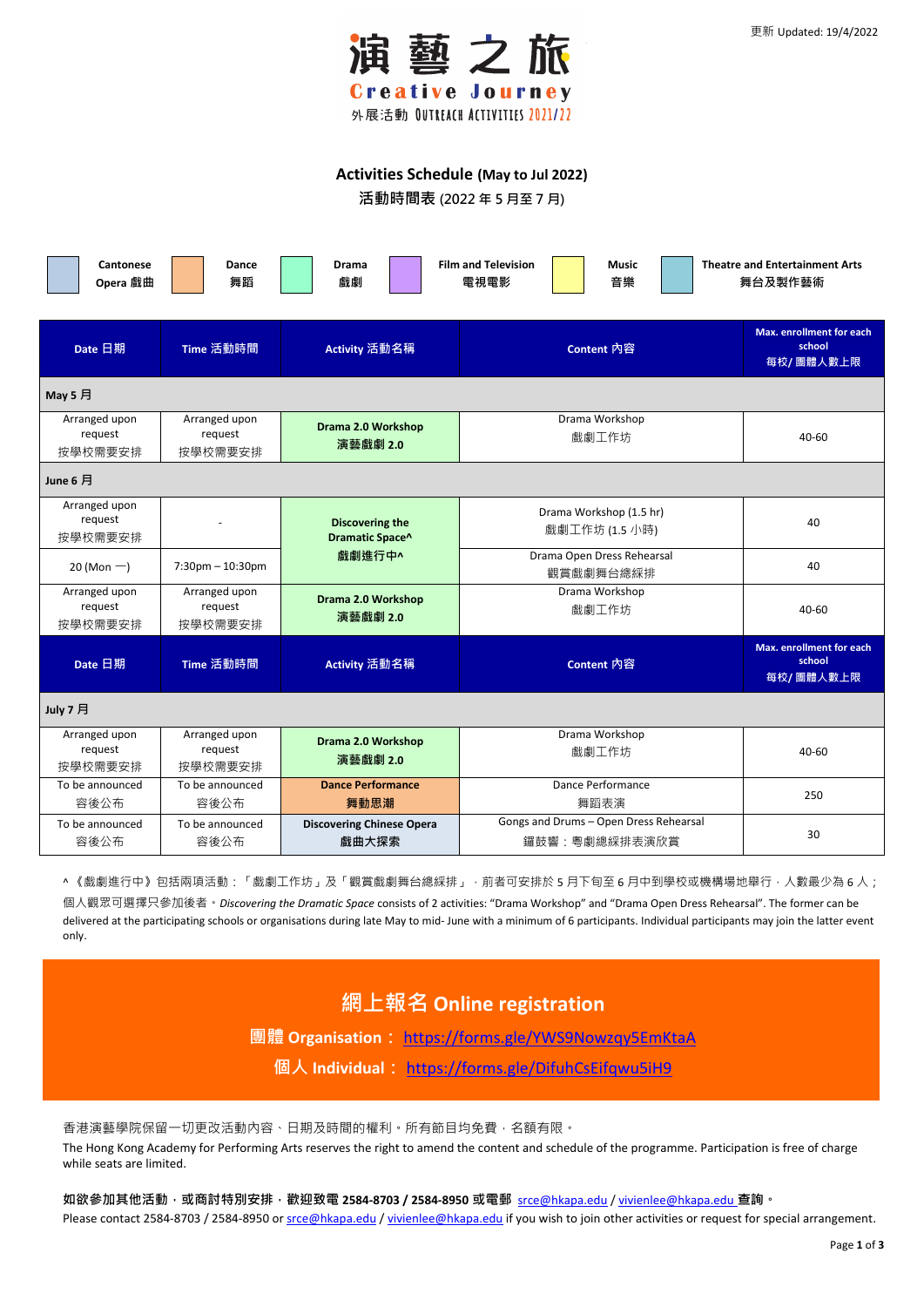## **Programme Details 活動詳情**

| <b>Activity</b><br>活動名稱                                  | Venue 地點                                                            | Activity Details 活動內容                                                                                                                                                                                                                                                                                                                                                                                                                                                                                                                                                                                                                                          |  |  |
|----------------------------------------------------------|---------------------------------------------------------------------|----------------------------------------------------------------------------------------------------------------------------------------------------------------------------------------------------------------------------------------------------------------------------------------------------------------------------------------------------------------------------------------------------------------------------------------------------------------------------------------------------------------------------------------------------------------------------------------------------------------------------------------------------------------|--|--|
| <b>Discovering</b><br><b>Chinese Opera</b><br>戲曲大探索      | <b>HKAPA</b><br>香港演藝學院                                              | The activity aims to enhance students' holistic understanding of Cantonese opera, one of<br>the World's Intangible Heritage. Students will learn about the basics of Cantonese<br>opera including the four key elements "Singing, Acting, Recital, Acrobatics", music<br>accompaniment, costumes, make up and its abstract form of expression.<br>透過深入淺出及輕鬆的活動,探討粵劇的源流,從不同角度揭開粵劇唱做唸<br>打、配樂、服飾、化妝、抽象形體等表演元素,讓學生更全面地瞭解粵劇特<br>色及底蘊。                                                                                                                                                                                                                              |  |  |
| <b>Academy Music</b><br><b>Concert</b><br>樂韻飄飄           | <b>HKAPA</b><br>香港演藝學院                                              | Academy concert (Brass, Woodwind, Percussion, Vocal, Chinese Music, ect.) viewing can foster<br>participants' understanding and appreciation in classical music.<br>透過欣賞由音樂學院學生、畢業生及海外嘉賓演出的音樂會,增加<br>大家對不同樂種,包括銅管樂、木管樂、中樂、聲樂、敲擊樂、室<br>樂、管弦樂及樂隊的認識。                                                                                                                                                                                                                                                                                                                                                                                                             |  |  |
| <b>Opera Scenes</b><br><b>School Tour</b><br>歌劇速遞        | <b>Enrolled School or</b><br>Organisation<br>報名學校或機構                | Exposure to quality performances of opera scenes with an education talk can foster<br>participants' appreciation for opera.<br>音樂學院聲樂系學生到校演出著名歌劇選段,並透過導賞環節,增進學生對<br>歌劇及聲樂演出的認識。                                                                                                                                                                                                                                                                                                                                                                                                                                                                                |  |  |
| <b>Discovering the</b><br><b>Dramatic Space</b><br>戲劇進行中 | Enrolled school or<br>organisation<br>& HKAPA<br>報名學校或機構及<br>香港演藝學院 | Participants will attend a 90-minute pre-show workshop as an introductory session to an upcoming<br>Academy drama production, followed by attending its dress rehearsal. Through the workshop activities,<br>issues and topics related to the drama production will be explored in order to enhance their interest and<br>appreciation of performing arts.<br>Lucky Stiff (musical)<br>Book & Lyrics by Lynn Ahrens<br>Music by Stephen Flaherty<br>Based on The Man Who Broke the Bank at Monte Carlo by Michael Butterworth<br>Director: Li Wing-hong<br>配合戲劇學院的演出劇目,導師預先到訪學校或機構,帶領一節 90<br>分鐘的導賞工作坊, 介紹一齣戲劇作品由構思到演出的不同過程。工<br>作坊參加者其後更可親臨演藝學院,欣賞該製作的總綵排,全面豐 |  |  |